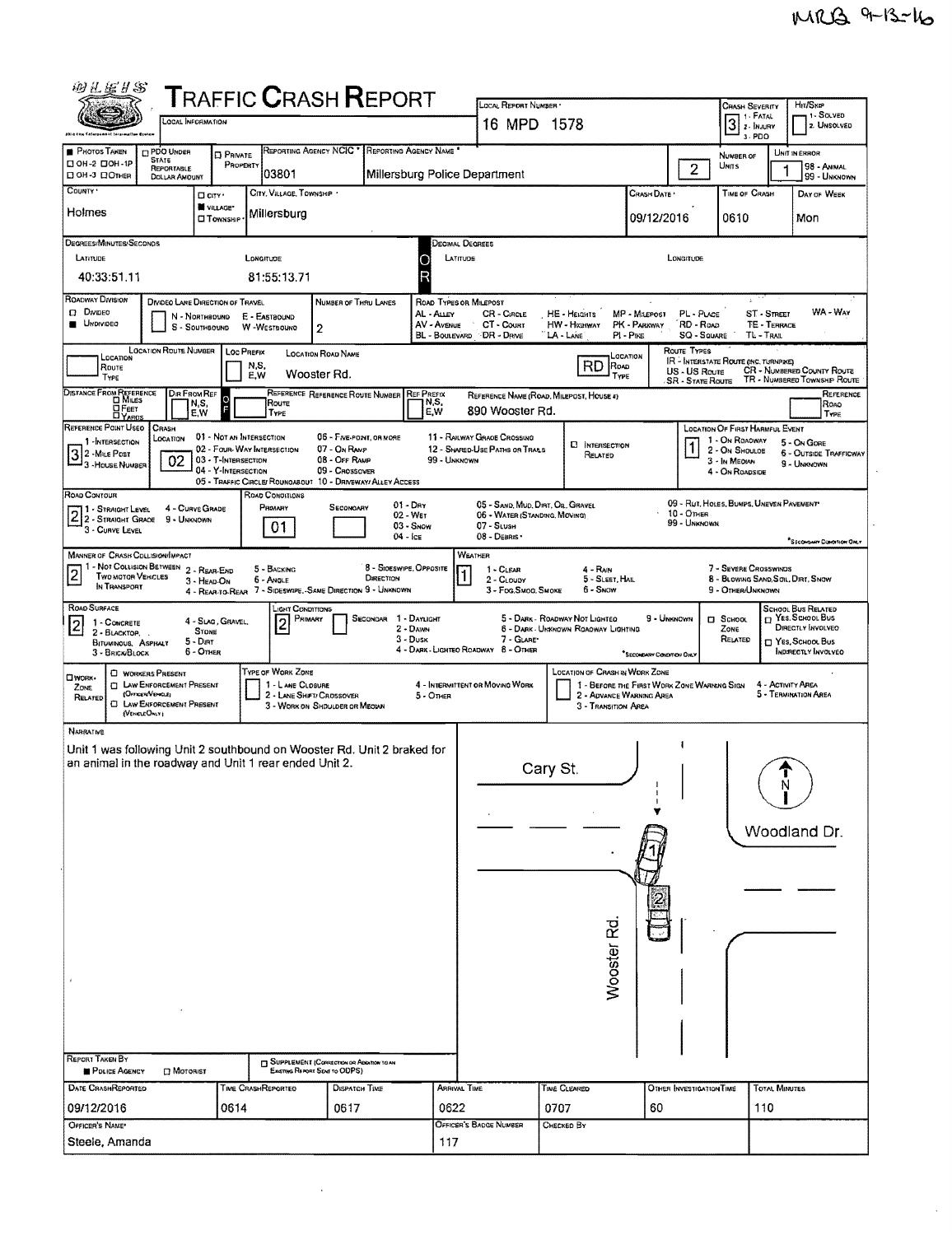| UNIT                                                                                                                                                                                                                                                                                                                                                                                                                 |                                          |                                                                                        |                                                         |                                                                                                                  |                                                                                                                                                                                               |                                                                                                                                                                                 |                                                                                                 |                                                          |                                                   |                                       |                |                                                                                                                                   | <b>LOCAL REPORT NUMBER</b><br>16 MPD 1578                         |                                                                       |                                                             |                     |  |  |  |  |
|----------------------------------------------------------------------------------------------------------------------------------------------------------------------------------------------------------------------------------------------------------------------------------------------------------------------------------------------------------------------------------------------------------------------|------------------------------------------|----------------------------------------------------------------------------------------|---------------------------------------------------------|------------------------------------------------------------------------------------------------------------------|-----------------------------------------------------------------------------------------------------------------------------------------------------------------------------------------------|---------------------------------------------------------------------------------------------------------------------------------------------------------------------------------|-------------------------------------------------------------------------------------------------|----------------------------------------------------------|---------------------------------------------------|---------------------------------------|----------------|-----------------------------------------------------------------------------------------------------------------------------------|-------------------------------------------------------------------|-----------------------------------------------------------------------|-------------------------------------------------------------|---------------------|--|--|--|--|
| OWNER NAME: LAST, FIRST, MIDDLE ( C SAME AS DRIVER )                                                                                                                                                                                                                                                                                                                                                                 |                                          |                                                                                        |                                                         |                                                                                                                  |                                                                                                                                                                                               |                                                                                                                                                                                 |                                                                                                 |                                                          |                                                   |                                       |                |                                                                                                                                   |                                                                   |                                                                       |                                                             |                     |  |  |  |  |
| UNIT NUMBER                                                                                                                                                                                                                                                                                                                                                                                                          |                                          |                                                                                        |                                                         |                                                                                                                  |                                                                                                                                                                                               |                                                                                                                                                                                 |                                                                                                 | OWNER PHONE NUMBER<br><b>DAMAGE AREA</b><br>DAMAGE SCALE |                                                   |                                       |                |                                                                                                                                   |                                                                   |                                                                       |                                                             |                     |  |  |  |  |
| 1<br>OWNER ADDRESS: CITY, STATE, ZIP                                                                                                                                                                                                                                                                                                                                                                                 |                                          | Roth, Nancy, I                                                                         | SAME AS DRIVER )                                        |                                                                                                                  |                                                                                                                                                                                               |                                                                                                                                                                                 |                                                                                                 | 330-749-2782                                             |                                                   | $\overline{c}$                        |                |                                                                                                                                   |                                                                   |                                                                       |                                                             |                     |  |  |  |  |
| 304 S. Market St., Holmesville, OH, 44633                                                                                                                                                                                                                                                                                                                                                                            |                                          |                                                                                        |                                                         |                                                                                                                  |                                                                                                                                                                                               |                                                                                                                                                                                 |                                                                                                 |                                                          |                                                   |                                       |                |                                                                                                                                   | 1 - Nove                                                          |                                                                       |                                                             |                     |  |  |  |  |
| LP STATE LICENSE PLATE NUMBER                                                                                                                                                                                                                                                                                                                                                                                        |                                          |                                                                                        |                                                         |                                                                                                                  | $2 - M$ INOR<br># OCCUPANTS                                                                                                                                                                   |                                                                                                                                                                                 |                                                                                                 |                                                          |                                                   |                                       |                |                                                                                                                                   |                                                                   |                                                                       |                                                             |                     |  |  |  |  |
| ОH                                                                                                                                                                                                                                                                                                                                                                                                                   | ERT1785                                  |                                                                                        |                                                         |                                                                                                                  |                                                                                                                                                                                               |                                                                                                                                                                                 |                                                                                                 |                                                          |                                                   |                                       |                | 1.                                                                                                                                | 3 - FUNCTIONAL                                                    |                                                                       | O<br>о                                                      |                     |  |  |  |  |
| <b>VEHICLE YEAR</b>                                                                                                                                                                                                                                                                                                                                                                                                  |                                          | <b>VEHICLE MAKE</b>                                                                    |                                                         |                                                                                                                  |                                                                                                                                                                                               | 1FAFP53U95A216969<br><b>VEHICLE COLOR</b><br>VEHICLE MODEL                                                                                                                      |                                                                                                 |                                                          |                                                   |                                       |                |                                                                                                                                   |                                                                   |                                                                       |                                                             |                     |  |  |  |  |
| 2005                                                                                                                                                                                                                                                                                                                                                                                                                 | Ford                                     |                                                                                        |                                                         |                                                                                                                  | Taurus                                                                                                                                                                                        |                                                                                                                                                                                 |                                                                                                 |                                                          |                                                   | <b>BLU</b>                            |                |                                                                                                                                   | 4 - DISABLING                                                     |                                                                       | σ                                                           | ้ต                  |  |  |  |  |
| PROOF OF<br><b>INSURANCE</b>                                                                                                                                                                                                                                                                                                                                                                                         |                                          | NSURANCE COMPANY                                                                       |                                                         |                                                                                                                  | POLICY NUMBER<br>Towen By                                                                                                                                                                     |                                                                                                                                                                                 |                                                                                                 |                                                          |                                                   |                                       |                |                                                                                                                                   | Ω                                                                 |                                                                       |                                                             |                     |  |  |  |  |
| SHOWN<br>CARRIER NAME, AODRESS, CITY, STATE, ZIP                                                                                                                                                                                                                                                                                                                                                                     |                                          | Erie Insurance Co.                                                                     |                                                         |                                                                                                                  |                                                                                                                                                                                               | Q04 7801269                                                                                                                                                                     |                                                                                                 |                                                          |                                                   |                                       |                |                                                                                                                                   |                                                                   |                                                                       | <b>CARRIER PHONE</b>                                        |                     |  |  |  |  |
|                                                                                                                                                                                                                                                                                                                                                                                                                      |                                          |                                                                                        |                                                         |                                                                                                                  |                                                                                                                                                                                               |                                                                                                                                                                                 |                                                                                                 |                                                          |                                                   |                                       |                |                                                                                                                                   |                                                                   |                                                                       |                                                             |                     |  |  |  |  |
| US DOT                                                                                                                                                                                                                                                                                                                                                                                                               |                                          | VEHICLE WEIGHT GVWR/GCWR                                                               |                                                         |                                                                                                                  |                                                                                                                                                                                               | Cargo Body Type                                                                                                                                                                 | 01 - No CARGO BODY TYPE/NOT APPLICABL 09 - POLE                                                 |                                                          |                                                   |                                       |                | <b>TRAFFICWAY DESCRIPTION</b>                                                                                                     | 1 - Two Way, Not Divideo                                          |                                                                       |                                                             |                     |  |  |  |  |
| HM PLACARO ID NO.                                                                                                                                                                                                                                                                                                                                                                                                    |                                          |                                                                                        | 2 - 10,001 то 26,000к Les<br>3 - MORE THAN 26,000K LBS. | 1 - LESS THAN OR EQUAL TO 10K LBS                                                                                | 01                                                                                                                                                                                            |                                                                                                                                                                                 | 02 - Bus/ Van (9-15 Seats, Inc Driver)<br>03 - Bus (16+ Seats, Inc Driver)                      |                                                          | 10 - CARGO TANK<br>11 - FLAT BED                  |                                       |                |                                                                                                                                   |                                                                   | 1 - I WO-YVAT, INDI OTHERS, CONTINUOUS LEFT TURN LANE                 |                                                             |                     |  |  |  |  |
|                                                                                                                                                                                                                                                                                                                                                                                                                      |                                          |                                                                                        |                                                         |                                                                                                                  |                                                                                                                                                                                               | 05 - Logging                                                                                                                                                                    | 04 - VEHICLE TOWING ANOTHER VEHICLE                                                             |                                                          | $12 -$ Dump<br>13 - CONCRETE MIXER                |                                       |                | 3 - Two-Way, Divideo, UNPROTECTEO(PAINTED OR GRASS >4FT.) MEOIA<br>4 - TWO-WAY, DIVIDEO, POSITIVE MEDIAN BARRIER                  |                                                                   |                                                                       |                                                             |                     |  |  |  |  |
|                                                                                                                                                                                                                                                                                                                                                                                                                      | <b>HM CLASS</b>                          | $\Box$ RELATED                                                                         | HAZARDOUS MATERIAL                                      |                                                                                                                  |                                                                                                                                                                                               |                                                                                                                                                                                 | 06 - INTERMODAL CONTAINER CHASIS<br>07 - CARGO VAN ENCLOSEO BOX                                 |                                                          | 14 - AUTO TRANSPORTER<br>15 - GARBAGE /REFUSE     |                                       |                | 5 - ONE-WAY TRAFFICWAY<br><b>D</b> Hit / Skip Unit                                                                                |                                                                   |                                                                       |                                                             |                     |  |  |  |  |
|                                                                                                                                                                                                                                                                                                                                                                                                                      | NUMBER                                   |                                                                                        |                                                         |                                                                                                                  |                                                                                                                                                                                               | 08 - GRAIN, CHIPS, GRAVEL                                                                                                                                                       |                                                                                                 |                                                          | 99 - OTHER/UNKNOWN                                |                                       |                |                                                                                                                                   |                                                                   |                                                                       |                                                             |                     |  |  |  |  |
| NON-MOTORIST LOCATION PRIOR TO IMPACT                                                                                                                                                                                                                                                                                                                                                                                |                                          | 01 - INTERSECTION - MARKED CROSSWAL                                                    |                                                         | TYPE OF USE<br>$\mathbf{1}$                                                                                      | UNIT TYPE                                                                                                                                                                                     |                                                                                                                                                                                 |                                                                                                 |                                                          |                                                   |                                       |                |                                                                                                                                   |                                                                   |                                                                       |                                                             |                     |  |  |  |  |
| PASSENGER VEHICLES (LESS THAN 9 PASSENGERS MED/HEAVY TRUCKS OR COMBO UNITS > 10KLBS BUS/VAN/LIMO(9 OR MORE INCLUDING DRIVER)<br>03<br>02 - INTERSECTION - NO CROSSWALK<br>01 - Sun-Compact<br>13 - SINGLE UNIT TRUCK OR VAN ZAXLE, 6 TIRES 21 - BUS/VAN (9-15 SEATS, Inc. DIRWER)<br>03 - INTERSECTION OTHER<br>1 - PERSONAL<br>02 - COMPACT<br>22 - Bus (16+ Seats, Inc Drever)<br>14 - SINGLE UNIT TRUCK: 3+ AXLES |                                          |                                                                                        |                                                         |                                                                                                                  |                                                                                                                                                                                               |                                                                                                                                                                                 |                                                                                                 |                                                          |                                                   |                                       |                |                                                                                                                                   |                                                                   |                                                                       |                                                             |                     |  |  |  |  |
|                                                                                                                                                                                                                                                                                                                                                                                                                      | 06 - BICYCLE LANE                        | 04 - MIOBLOCK - MARKED CROSSWALK<br>05 - TRAVEL LANE - OTHER LOCATION                  |                                                         | 2 - COMMERCIAL                                                                                                   |                                                                                                                                                                                               | 99 - UNKNOWN 03 - Mid Size<br>OR HIT/SKIP                                                                                                                                       | 04 - Futt Size                                                                                  |                                                          |                                                   |                                       |                | Non-Motorist<br>15 - SINGLE UNIT TRUCK / TRAILER<br>23 - ANIMAL WITH RIDER                                                        |                                                                   |                                                                       |                                                             |                     |  |  |  |  |
|                                                                                                                                                                                                                                                                                                                                                                                                                      | 07 - SHOULDER/ROADSIDE<br>08 - Sidewalk  |                                                                                        |                                                         | 3 - GOVERNMENT                                                                                                   | 16 - TRUCK/TRACTOR (BOBTAR.)<br>05 - Minivan<br>17 - Tractor/Semi-Traler<br>06 - Sport Utility Vehicle<br>18 - Tractor/Double                                                                 |                                                                                                                                                                                 |                                                                                                 |                                                          |                                                   |                                       |                |                                                                                                                                   | 24 - ANIMAL WITH BUGGY, WAGON, SURREY<br>25 - BICYCLE/PEDACYCLIST |                                                                       |                                                             |                     |  |  |  |  |
|                                                                                                                                                                                                                                                                                                                                                                                                                      | 10 - DRIVE WAY ACCESS                    | 09 - MEDIAN CROSSING ISLAND                                                            |                                                         | <b>D IN EMERGENCY</b>                                                                                            | 07 - Pickup<br><b>19 - TRACTOR TRIPLES</b><br>08 - VAN<br>20 - OTHER MEDIMEAVY VEHICLE<br>09 - MOTORCYCLE                                                                                     |                                                                                                                                                                                 |                                                                                                 |                                                          |                                                   |                                       |                |                                                                                                                                   |                                                                   |                                                                       | 26 - Pedestrian/Skater<br>27 - OTHER NON-MOTORIST           |                     |  |  |  |  |
|                                                                                                                                                                                                                                                                                                                                                                                                                      |                                          | 11 - SHARED-USE PATH OR TRAIL<br>12 - NON-TRAFFICWAY AREA                              |                                                         | RESPONSE                                                                                                         | 10 - MOTORIZEO BICYCLE<br>11 - SNOWMOBLE/ATV                                                                                                                                                  |                                                                                                                                                                                 |                                                                                                 |                                                          |                                                   |                                       |                | HAS HM PLACARD                                                                                                                    |                                                                   |                                                                       |                                                             |                     |  |  |  |  |
|                                                                                                                                                                                                                                                                                                                                                                                                                      | 99 - OTHER/UNKNOWN                       |                                                                                        |                                                         |                                                                                                                  |                                                                                                                                                                                               |                                                                                                                                                                                 | 12 - OTHER PASSENGER VEHICLE                                                                    |                                                          |                                                   |                                       |                |                                                                                                                                   |                                                                   |                                                                       |                                                             |                     |  |  |  |  |
| SPECIAL FUNCTION 01 - NONE                                                                                                                                                                                                                                                                                                                                                                                           | $02 - T_{AM}$                            |                                                                                        |                                                         | 09 - AMBULANCE<br>$10 -$ Fine                                                                                    | 17 - FARM VEHICLE<br><b>MOST DAMAGEO AREA</b><br>18 - FARM EQUIPMENT<br>01 - None<br>19 - Мотовноме                                                                                           |                                                                                                                                                                                 |                                                                                                 |                                                          |                                                   |                                       |                | 08 - LEFT SIDE                                                                                                                    |                                                                   | 99 - Unknown                                                          | ACTION                                                      | 1 1 - Non-Contact   |  |  |  |  |
| 01                                                                                                                                                                                                                                                                                                                                                                                                                   | 05 - Bus - Transit                       | 03 - RENTAL TRUCK (OVER 10KLBS)<br>04 - Bus - School (Public or Private) 12 - Military |                                                         | 11 - HIGHWAY/MAINTENANCE                                                                                         | 09<br>20 - GOLF CART<br>$21 -$ Train                                                                                                                                                          |                                                                                                                                                                                 |                                                                                                 |                                                          |                                                   | 02 - CENTER FRONT<br>03 - Right Front |                | 09 - LEFT FRONT<br>10 - TOP AND WINDOWS                                                                                           |                                                                   |                                                                       | $\overline{3}$<br>3 - STRIKING                              | 2 - Non-Collision   |  |  |  |  |
|                                                                                                                                                                                                                                                                                                                                                                                                                      | 06 - Bus - Charter<br>07 - Bus - SHUTTLE |                                                                                        |                                                         | 13 - Pouce<br>14 - Pustic UTILITY                                                                                | MPACT ARE 04 - RIGHT SIDE<br>22 - OTHER (EXPLAN IN NARRATIVE)<br>05 - RIGHT REAR<br>09<br>06 - REAR CENTER                                                                                    |                                                                                                                                                                                 |                                                                                                 |                                                          |                                                   |                                       |                | 11 - UNDERCARRIAGE<br>12 - LOAD/TRALER                                                                                            |                                                                   |                                                                       | 4 - Struck                                                  | 5 - STRIKING/STRUCK |  |  |  |  |
|                                                                                                                                                                                                                                                                                                                                                                                                                      | 08 - Bus - OTHER                         |                                                                                        |                                                         | 15 - OTHER GOVERNMENT<br>16 - CONSTRUCTION EOIP.                                                                 | 07 - LEFT REAR                                                                                                                                                                                |                                                                                                                                                                                 |                                                                                                 |                                                          |                                                   |                                       |                | 13 - TOTAL (ALL AREAS)<br>14 - OTHER                                                                                              |                                                                   |                                                                       | 9 - UNKNOWN                                                 |                     |  |  |  |  |
| PRE-CRASH ACTIONS                                                                                                                                                                                                                                                                                                                                                                                                    |                                          | MOTORIST                                                                               |                                                         |                                                                                                                  |                                                                                                                                                                                               |                                                                                                                                                                                 |                                                                                                 |                                                          | Non-Motorist                                      |                                       |                |                                                                                                                                   |                                                                   |                                                                       |                                                             |                     |  |  |  |  |
| 01                                                                                                                                                                                                                                                                                                                                                                                                                   |                                          | 01 - STRAIGHT AHEAD                                                                    |                                                         | 07 - MAKING U-TURN                                                                                               | 13 - NEGOTIATING A CURVE                                                                                                                                                                      |                                                                                                                                                                                 |                                                                                                 |                                                          |                                                   |                                       |                | 15 - ENTERING OR CROSSING SPECIFIED LOCATIO<br>21 - OTHER NON-MOTORIST ACTION<br>16 - WALKING, RUNNING, JOGGING, PLAYING, CYCLING |                                                                   |                                                                       |                                                             |                     |  |  |  |  |
| 99 - UNKNOWN                                                                                                                                                                                                                                                                                                                                                                                                         |                                          | 02 - BACKING<br>03 - CHANGING LANES<br>04 - OVERTAKING/PASSING                         |                                                         | 08 - ENTERING TRAFFIC LANE<br>09 - LEAVING TRAFFIC LANE<br>10 - PARKEO                                           | 14 - OTHER MOTORIST ACTIO<br>17 - WORKING<br>18 - PUSHING VEHICLE                                                                                                                             |                                                                                                                                                                                 |                                                                                                 |                                                          |                                                   |                                       |                |                                                                                                                                   |                                                                   |                                                                       |                                                             |                     |  |  |  |  |
|                                                                                                                                                                                                                                                                                                                                                                                                                      |                                          | 05 - MAKING RIGHT TURN<br>06 - MAKING LEFT TURN                                        |                                                         | 11 - SLOWING OR STOPPEO IN TRAFFIC<br>12 - DRIVERLESS                                                            |                                                                                                                                                                                               |                                                                                                                                                                                 |                                                                                                 |                                                          |                                                   | 20 - STANDING                         |                | 19 - APPROACHING OR LEAVING VEHICLE                                                                                               |                                                                   |                                                                       |                                                             |                     |  |  |  |  |
| <b>CONTRIBUTING CIRCUMSTANCE</b>                                                                                                                                                                                                                                                                                                                                                                                     |                                          |                                                                                        |                                                         |                                                                                                                  |                                                                                                                                                                                               |                                                                                                                                                                                 |                                                                                                 |                                                          |                                                   |                                       |                |                                                                                                                                   | VEHICLE DEFECTS                                                   |                                                                       |                                                             |                     |  |  |  |  |
| PRIMARY                                                                                                                                                                                                                                                                                                                                                                                                              |                                          | MOTORIST<br>01 - None                                                                  |                                                         | 11 - IMPROPER BACKING                                                                                            |                                                                                                                                                                                               |                                                                                                                                                                                 |                                                                                                 |                                                          | Non-Motorist<br>22 - None                         |                                       |                |                                                                                                                                   |                                                                   | 01 - TURN SIGNALS<br>02 - HEAD LAMPS                                  |                                                             |                     |  |  |  |  |
| 09                                                                                                                                                                                                                                                                                                                                                                                                                   |                                          | 02 - FAILURE TO YIELD<br>03 - RAN REO LIGHT                                            |                                                         |                                                                                                                  |                                                                                                                                                                                               | 23 - IMPROPER CROSSING<br>12 - IMPROPER START FROM PARKED POSITION<br>24 - DARTING<br>13 - Stopped or PARKED ILLEGALLY                                                          |                                                                                                 |                                                          |                                                   |                                       |                |                                                                                                                                   | 03 - TAIL LAMPS<br>04 - BRAKES                                    |                                                                       |                                                             |                     |  |  |  |  |
| SECONDARY                                                                                                                                                                                                                                                                                                                                                                                                            |                                          | 04 - RAN STOP SIGN<br>05 - Exceeped Speed Limit                                        |                                                         |                                                                                                                  |                                                                                                                                                                                               | 14 - OPERATING VEHICLE IN NEGLIGENT MANNER<br>25 - LYING ANDIOR ILLEGALLY IN ROADWAY<br>15 - SWERING TO AVOID (DUE TO EXTERNAL CONDITIONS)<br>26 - FALURE TO YIELD RIGHT OF WAY |                                                                                                 |                                                          |                                                   |                                       |                |                                                                                                                                   | 05 - STEERING<br>06 - TIRE BLOWOUT                                |                                                                       |                                                             |                     |  |  |  |  |
|                                                                                                                                                                                                                                                                                                                                                                                                                      |                                          | 06 - Unsafe Speed<br>07 - IMPROPER TURN<br>08 - LEFT OF CENTER                         |                                                         |                                                                                                                  |                                                                                                                                                                                               | 16 - WRONG SIDE-WRONG WAY<br>27 - Not Visible (Dark Clothing)<br>28 - INATTENTIVE<br>17 - FALURE TO CONTROL                                                                     |                                                                                                 |                                                          |                                                   |                                       |                |                                                                                                                                   |                                                                   |                                                                       | 07 - WORN OR SLICK TIRES<br>08 - TRALER EQUIPMENT DEFECTIVE |                     |  |  |  |  |
| 99 - UNKHOWN                                                                                                                                                                                                                                                                                                                                                                                                         |                                          | 09 - FOLLOWED TOO CLOSELY/ACDA<br>10 - IMPROPER LANE CHANGE                            |                                                         |                                                                                                                  | 18 - VISION OBSTRUCTION<br>29 - FAILURE TO OBEY TRAFFIC SIGNS<br>19 - OPERATING DEFECTIVE EQUIPMENT<br>/Signals/Officer<br>20 - LOAD SHIFTING/FALLING/SPILLING<br>30 - WRONG SIDE OF THE ROAD |                                                                                                                                                                                 |                                                                                                 |                                                          |                                                   |                                       |                |                                                                                                                                   |                                                                   | 09 - MOTOR TROUBLE<br>10 - DISABLED FROM PRIOR ACCIDENT               |                                                             |                     |  |  |  |  |
|                                                                                                                                                                                                                                                                                                                                                                                                                      |                                          | /PASSING/OFF ROAD                                                                      |                                                         |                                                                                                                  |                                                                                                                                                                                               | 21 - OTHER IMPROPER ACTION                                                                                                                                                      |                                                                                                 |                                                          | 31 - OTHER NON-MOTORIST ACTION                    |                                       |                |                                                                                                                                   |                                                                   |                                                                       | 11 - OTHER DEFECTS                                          |                     |  |  |  |  |
| <b>SEQUENCE OF EVENTS</b>                                                                                                                                                                                                                                                                                                                                                                                            |                                          |                                                                                        |                                                         |                                                                                                                  |                                                                                                                                                                                               | <b>NON-COLLISION EVENTS</b>                                                                                                                                                     | 01 - OVERTURN/ROLLOVER                                                                          |                                                          | 06 - EQUIPMENT FAILURE                            |                                       |                |                                                                                                                                   | 10 - Cross Meoran                                                 |                                                                       |                                                             |                     |  |  |  |  |
| 20<br>FIRST                                                                                                                                                                                                                                                                                                                                                                                                          |                                          | Most                                                                                   |                                                         |                                                                                                                  |                                                                                                                                                                                               | 02 FIRE EXPLOSION<br>03 - IMMERSION                                                                                                                                             |                                                                                                 |                                                          | 07 - SEPARATION OF UNITS                          | (BLOWN TIRE, BRAKE FAILURE, ETC)      |                |                                                                                                                                   | 11 - CROSS CENTER LINE<br>OPPOSITE DIRECTION OF TRAVEL            |                                                                       |                                                             |                     |  |  |  |  |
| HARMFUL<br>EVENT                                                                                                                                                                                                                                                                                                                                                                                                     |                                          | <b>HARMFUL</b><br>EVENT                                                                |                                                         | 99 - UNKNOWN                                                                                                     |                                                                                                                                                                                               | 04 JACKKNIFE                                                                                                                                                                    | 05 - CARGO/EQUIPMENT LOSS OR SHIFT                                                              |                                                          | 08 - RAN OFF ROAD RIGHT<br>09 - RAN OFF ROAD LEFT |                                       |                |                                                                                                                                   | 12 - DOWNHEL RUNAWAY<br>13 - OTHER NON-COLLISION                  |                                                                       |                                                             |                     |  |  |  |  |
|                                                                                                                                                                                                                                                                                                                                                                                                                      |                                          |                                                                                        |                                                         |                                                                                                                  |                                                                                                                                                                                               |                                                                                                                                                                                 | COLLISION WITH FIXED, OBJECT                                                                    |                                                          |                                                   |                                       |                |                                                                                                                                   |                                                                   |                                                                       |                                                             |                     |  |  |  |  |
| 14 - PEDESTRIAN                                                                                                                                                                                                                                                                                                                                                                                                      |                                          | COLLISION WITH PERSON, VEHICLE OR OBJECT NOT FIXED                                     |                                                         | 21 - PARKED MOTOR VEHICLE                                                                                        |                                                                                                                                                                                               |                                                                                                                                                                                 | 25 - IMPACT ATTENUATOR/CRASH CUSHION 3 - MEDIAN CABLE BARRIER<br>26 - BRIDGE OVERHEAD STRUCTURE |                                                          | 34 - MEDIAN GUARDRAIL BARRIER                     |                                       |                |                                                                                                                                   | 41 - OTHER POST, POLE<br>DR SUPPORT                               |                                                                       | $48 - TREE$<br>49 - FIRE HYDRANT                            |                     |  |  |  |  |
| 15 - PEDALCYCLE<br>16 - RAILWAY VEHICLE (TRAN, ENGINE)<br>17 - ANMAL - FARM                                                                                                                                                                                                                                                                                                                                          |                                          |                                                                                        |                                                         | 22 - WORK ZONE MAINTENANCE EQUIPMENT<br>23 - STRUCK BY FALLING, SHIFTING CARGO<br>ов Анутника Set in Мотюм ву А. | 27 - BRIDGE PIER OR ABUTMENT<br>35 - MEDIAN CONCRETE BARRIER<br>28 - BRIDGE PARAPET<br>36 - MEDIAN OTHER BARRIER                                                                              |                                                                                                                                                                                 |                                                                                                 |                                                          |                                                   |                                       |                | 43 - CuRB<br>44 - Diтсн                                                                                                           | 42 - CULVERT                                                      | 50 - WORK ZONE MAINTENANCE<br>EQUIPMENT<br>51 - WALL, BULDING, TUMBEL |                                                             |                     |  |  |  |  |
| 18 - ANIMAL - DEER<br>19 - ANIMAL -OTHER                                                                                                                                                                                                                                                                                                                                                                             |                                          |                                                                                        | MOTOR VEHICLE                                           | 24 - OTHER MOVABLE OBJECT                                                                                        | 37 - TRAFFIC SIGN POST<br>29 - BRIDGE RAIL<br>30 - GUARDRAIL FACE<br>38 - Overhead Sign Post<br>39 - LIGHT/LUMINARIES SUPPORT<br>31 - GUARDRAILEND                                            |                                                                                                                                                                                 |                                                                                                 |                                                          |                                                   |                                       |                | $46 -$ FENCE                                                                                                                      | 45 - EMBANKMENT                                                   | 52 - OTHER FIXED OBJECT                                               |                                                             |                     |  |  |  |  |
| 20 - MOTOR VEHICLE IN TRANSPORT                                                                                                                                                                                                                                                                                                                                                                                      |                                          |                                                                                        |                                                         |                                                                                                                  |                                                                                                                                                                                               |                                                                                                                                                                                 | 32 - PORTABLE BARRIER                                                                           |                                                          | 40 - UTILITY POLE                                 |                                       |                |                                                                                                                                   | 47 - MALBOX                                                       |                                                                       |                                                             |                     |  |  |  |  |
| UNIT SPEED                                                                                                                                                                                                                                                                                                                                                                                                           |                                          | Posted Speep                                                                           | <b>TRAFFIC CONTROL</b>                                  | 01 - No Controls                                                                                                 |                                                                                                                                                                                               | 07 - RAILROAD CROSSBUCKS                                                                                                                                                        |                                                                                                 |                                                          | 13 - Crosswalk Lines                              |                                       | UNIT DIRECTION |                                                                                                                                   | 1 - North                                                         |                                                                       | 5 - NORTHEAST                                               | 9 - UNKNOWN         |  |  |  |  |
| 35                                                                                                                                                                                                                                                                                                                                                                                                                   |                                          | 35                                                                                     | 12                                                      | 02 - S rop Sign<br>03 - Yieup Sign                                                                               |                                                                                                                                                                                               | 08 - RAILROAD FLASHERS<br>09 - RAILROAD GATES                                                                                                                                   |                                                                                                 | 15 - О тнек                                              | 14 - WALK/DON'T WALK                              |                                       | Frow           | Т٥<br>2                                                                                                                           | 2 - South<br>$3 - E$ AST                                          |                                                                       | 6 - NORTHWEST<br>7 - SDUTHEAST                              |                     |  |  |  |  |
| STATED                                                                                                                                                                                                                                                                                                                                                                                                               |                                          |                                                                                        |                                                         | 04 - TRAFFIC SIGNAL<br>05 - TRAFFIC FLASHERS                                                                     |                                                                                                                                                                                               | 10 - COSTRUCTION BARRICADE                                                                                                                                                      | 11 - PERSON (FLAGGER, OFFICER                                                                   | 16 - Not REPORTED                                        |                                                   |                                       |                |                                                                                                                                   | 4 - West                                                          |                                                                       | 8 - SOUTHWEST                                               |                     |  |  |  |  |
| <b>ESTIMATED</b>                                                                                                                                                                                                                                                                                                                                                                                                     |                                          |                                                                                        |                                                         | 06 - SCHDOL ZONE                                                                                                 |                                                                                                                                                                                               | 12 - PAVEMENT MARKINGS                                                                                                                                                          |                                                                                                 |                                                          |                                                   |                                       |                |                                                                                                                                   |                                                                   |                                                                       |                                                             |                     |  |  |  |  |

 $\hat{\boldsymbol{\cdot}$ 

 $\cdot$ 

 $\sim 10^{-11}$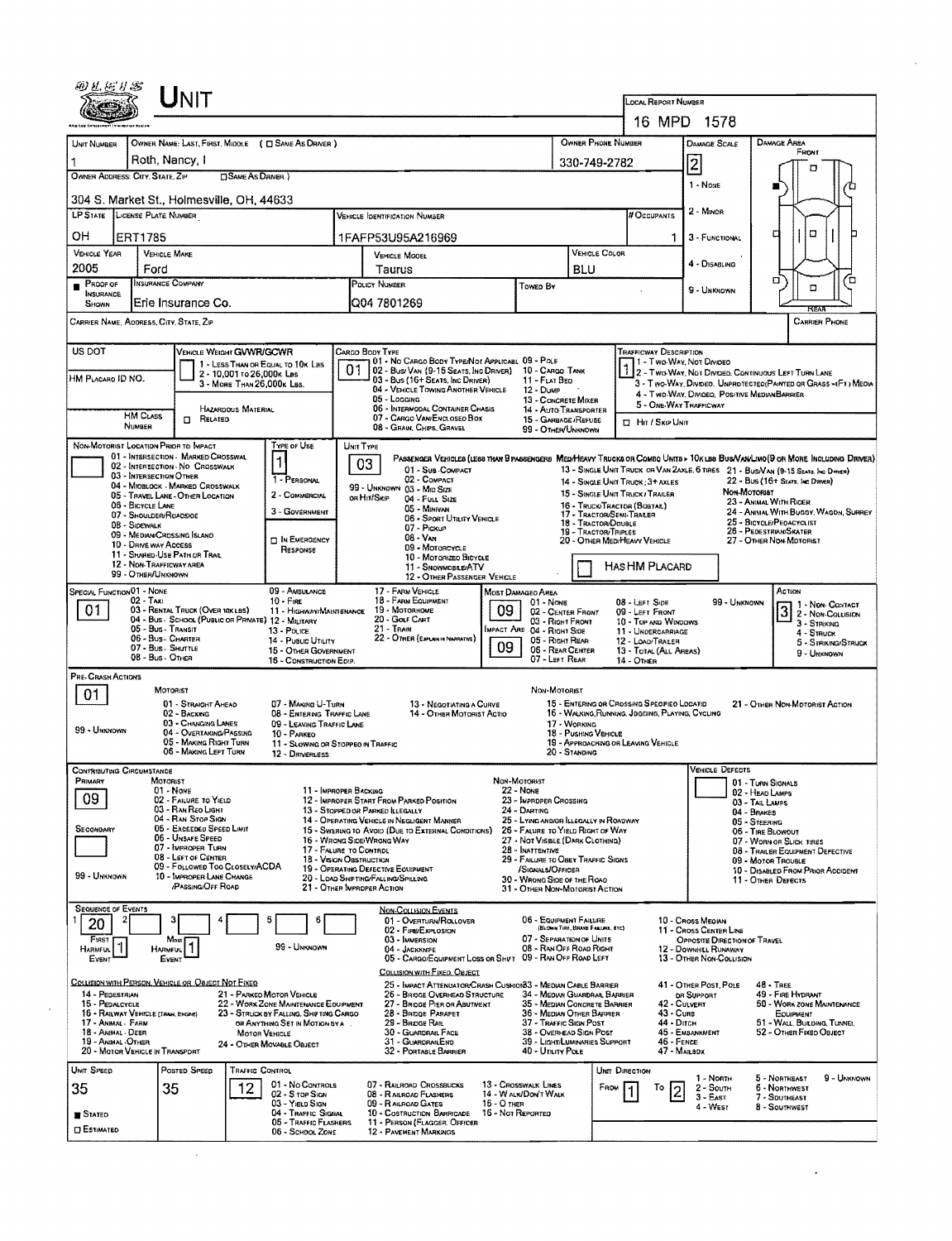|                                                                                                                                                                                                   |                                                                             |                                                                         |                            |                                                           |                                                                                                     |                                                                                                                                                                                                                    |                                                                                                                              |                                                       |                                                |                                                          |                                                  | LOCAL REPORT NUMBER                                                                                                              |                                                                                                                  |                                        |                                                                   |                    |  |  |
|---------------------------------------------------------------------------------------------------------------------------------------------------------------------------------------------------|-----------------------------------------------------------------------------|-------------------------------------------------------------------------|----------------------------|-----------------------------------------------------------|-----------------------------------------------------------------------------------------------------|--------------------------------------------------------------------------------------------------------------------------------------------------------------------------------------------------------------------|------------------------------------------------------------------------------------------------------------------------------|-------------------------------------------------------|------------------------------------------------|----------------------------------------------------------|--------------------------------------------------|----------------------------------------------------------------------------------------------------------------------------------|------------------------------------------------------------------------------------------------------------------|----------------------------------------|-------------------------------------------------------------------|--------------------|--|--|
|                                                                                                                                                                                                   |                                                                             |                                                                         |                            |                                                           |                                                                                                     |                                                                                                                                                                                                                    |                                                                                                                              |                                                       |                                                |                                                          |                                                  | 16 MPD                                                                                                                           | 1578                                                                                                             |                                        |                                                                   |                    |  |  |
| UNIT NUMBER                                                                                                                                                                                       | OWNER PHONE NUMBER<br>OWNER NAME: LAST, FIRST, MIDDLE ( C SAME AS DRIVER )  |                                                                         |                            |                                                           |                                                                                                     |                                                                                                                                                                                                                    |                                                                                                                              |                                                       |                                                |                                                          |                                                  |                                                                                                                                  | <b>DAMAGE SCALE</b>                                                                                              | DAMAGE AREA                            |                                                                   |                    |  |  |
| 2                                                                                                                                                                                                 | Ward, Jeremy, L                                                             |                                                                         |                            |                                                           |                                                                                                     |                                                                                                                                                                                                                    | 330-641-3543                                                                                                                 |                                                       |                                                | 2                                                        |                                                  | FROM<br>m                                                                                                                        |                                                                                                                  |                                        |                                                                   |                    |  |  |
| OWNER ADDRESS: CITY, STATE, ZIP<br><b>CISAME AS DRIVER</b> )                                                                                                                                      |                                                                             |                                                                         |                            |                                                           |                                                                                                     |                                                                                                                                                                                                                    |                                                                                                                              |                                                       |                                                |                                                          |                                                  |                                                                                                                                  | 1 - None                                                                                                         | σ                                      |                                                                   | п                  |  |  |
| 7094 Canaan Center Rd. Lot 4, Wooster, OH, 44691<br>LP STATE LICENSE PLATE NUMBER                                                                                                                 |                                                                             |                                                                         |                            |                                                           |                                                                                                     |                                                                                                                                                                                                                    |                                                                                                                              |                                                       |                                                |                                                          |                                                  |                                                                                                                                  | 2 - MINOR                                                                                                        |                                        |                                                                   |                    |  |  |
|                                                                                                                                                                                                   |                                                                             |                                                                         |                            |                                                           |                                                                                                     |                                                                                                                                                                                                                    | Vehicle Igentification Number                                                                                                |                                                       |                                                |                                                          |                                                  | # Occupants                                                                                                                      |                                                                                                                  | □                                      |                                                                   |                    |  |  |
| OН<br><b>VEHICLE YEAR</b>                                                                                                                                                                         | GWG3147                                                                     |                                                                         |                            |                                                           |                                                                                                     |                                                                                                                                                                                                                    | 1FTYR14C9WTA31967                                                                                                            |                                                       |                                                |                                                          | VEHICLE COLOR                                    | 1                                                                                                                                | 3 - FUNCTIONAL                                                                                                   | O                                      |                                                                   |                    |  |  |
| 1998                                                                                                                                                                                              | Ford                                                                        | <b>VEHICLE MAKE</b>                                                     |                            |                                                           |                                                                                                     | VEHICLE MOOEL<br>Ranger                                                                                                                                                                                            |                                                                                                                              |                                                       |                                                |                                                          | DGR                                              |                                                                                                                                  | 4 - DISABLING                                                                                                    |                                        |                                                                   |                    |  |  |
| PROOF<br>INSURANCE                                                                                                                                                                                |                                                                             | INSURANCE COMPANY                                                       |                            |                                                           |                                                                                                     | POLICY NUMBER<br>Toweo By                                                                                                                                                                                          |                                                                                                                              |                                                       |                                                |                                                          |                                                  |                                                                                                                                  | 9 - UNKNOWN                                                                                                      | σ<br>۵                                 |                                                                   |                    |  |  |
| SHOWN                                                                                                                                                                                             | Progressive                                                                 |                                                                         |                            |                                                           |                                                                                                     | 909634710                                                                                                                                                                                                          |                                                                                                                              |                                                       |                                                |                                                          |                                                  |                                                                                                                                  |                                                                                                                  | REAR                                   |                                                                   |                    |  |  |
| CARRIER NAME, ADDRESS, CITY, STATE, ZIP<br><b>CARRIER PHONE</b>                                                                                                                                   |                                                                             |                                                                         |                            |                                                           |                                                                                                     |                                                                                                                                                                                                                    |                                                                                                                              |                                                       |                                                |                                                          |                                                  |                                                                                                                                  |                                                                                                                  |                                        |                                                                   |                    |  |  |
| US DOT                                                                                                                                                                                            |                                                                             | VEHICLE WEIGHT GVWR/GCWR                                                |                            |                                                           |                                                                                                     | CARGO BODY TYPE                                                                                                                                                                                                    | 01 - No CARGO BOOY TYPE/NOT APPLICABL 09 - POLE                                                                              |                                                       |                                                |                                                          |                                                  | TRAFFICWAY DESCRIPTION                                                                                                           | 1 - Two-Way, Not Divided                                                                                         |                                        |                                                                   |                    |  |  |
| HM PLACARO ID NO.                                                                                                                                                                                 |                                                                             |                                                                         | 2 - 10,001 to 26,000k Les  | 1 - LESS THAN OR EQUAL TO 10x LBS                         | 01.                                                                                                 |                                                                                                                                                                                                                    | 02 - Busi Van (9-15 Seats, Inc Driver)<br>03 - Bus (16+ Seats, Inc Driver)                                                   |                                                       | 10 - CARGO TANK<br>11 - FLAT BED               |                                                          |                                                  |                                                                                                                                  | 1 2 - Two-Way, NOT DIVIDEO, CONTINUOUS LEFT TURN LANE                                                            |                                        |                                                                   |                    |  |  |
|                                                                                                                                                                                                   |                                                                             |                                                                         | 3 - MORE THAN 26.000x LBS. |                                                           |                                                                                                     |                                                                                                                                                                                                                    | 04 - VEHICLE TOWING ANOTHER VEHICLE<br>05 - Looging                                                                          |                                                       | $12 - D$ UMP<br>13 - CONCRETE MIXER            |                                                          | $\pmb{\cdot}$                                    |                                                                                                                                  | 3 - Two-Way, Divided, Unprotected(Painted or Grass >4FT.) Megia<br>4 - Two-Way, Divided, Positive Meoran Barrier |                                        |                                                                   |                    |  |  |
|                                                                                                                                                                                                   | <b>HM CLASS</b>                                                             | <b>D</b> RELATED                                                        | <b>HAZAROOUS MATERIAL</b>  |                                                           |                                                                                                     |                                                                                                                                                                                                                    | 06 - Intermodal Container Chasis<br>07 - CARGO VANIENCLOSEO BOX                                                              |                                                       | 14 - AUTO TRANSPORTER<br>15 - GARBAGE / REFUSE |                                                          |                                                  | 5 - ONE-WAY TRAFFICWAY<br><b>D</b> Hit / Skip Unit                                                                               |                                                                                                                  |                                        |                                                                   |                    |  |  |
|                                                                                                                                                                                                   | NUMBER                                                                      |                                                                         |                            |                                                           |                                                                                                     |                                                                                                                                                                                                                    | 08 - GRAIN, CHIPS, GRAVEL                                                                                                    |                                                       | 99 - OTHER/UNKNOWN                             |                                                          |                                                  |                                                                                                                                  |                                                                                                                  |                                        |                                                                   |                    |  |  |
| NON-MOTORIST LOCATION PRIOR TO IMPACT                                                                                                                                                             |                                                                             | 01 - INTERSECTION - MARKED CROSSWAL<br>02 - INTERSECTION - NO CROSSWALK |                            | TYPE OF USE<br>1                                          |                                                                                                     | UNIT TYPE<br>07                                                                                                                                                                                                    | PASSENGER VEHICLES (LESS THAN 9 PASSENGERS MED/HEAVY TRUCKS OR COMBO UNITS > 10KLBS BUS/VAN/LIMO(9 OR MORE INCLUDING DRIVER) |                                                       |                                                |                                                          |                                                  |                                                                                                                                  |                                                                                                                  |                                        |                                                                   |                    |  |  |
|                                                                                                                                                                                                   | 03 - INTERSECTION OTHER                                                     | 04 - MIDSLOCK - MARKED CROSSWALK                                        |                            | 1 - PERSONAL                                              |                                                                                                     |                                                                                                                                                                                                                    | 01 - Sub-Compact<br>02 - COMPACT                                                                                             |                                                       |                                                |                                                          |                                                  | 14 - SINGLE UNIT TRUCK: 3+ AXLES                                                                                                 | 13 - SINGLE UNIT TRUCK OR VAN ZAXLE, 6 TIRES 21 - BUS/VAN (9-15 SEATS, INC DRIVER)                               |                                        | 22 - BUS (16+ SEATS, Inc. DRIVER)                                 |                    |  |  |
|                                                                                                                                                                                                   | 06 - BICYCLE LANE                                                           | 05 - TRAVEL LANE - OTHER LOCATION                                       |                            | 2 - COMMERCIAL                                            |                                                                                                     | OR HIT/SKIP                                                                                                                                                                                                        | 99 - UNKNOWN 03 - MIO SIZE<br>04 - FULL SIZE                                                                                 |                                                       |                                                |                                                          |                                                  | 15 - SINGLE UNIT TRUCK / TRAILER<br>16 - TRUCK/TRACTOR (BOBTAIL)                                                                 |                                                                                                                  | NON-MOTORIST<br>23 - ANIMAL WITH RIDER |                                                                   |                    |  |  |
|                                                                                                                                                                                                   | 07 - SHOULDER/ROADSIGE<br>08 - SIDEWALK                                     |                                                                         |                            | 3 - Government                                            |                                                                                                     | 05 - MINIVAN<br>06 - Sport UTILITY VEHICLE                                                                                                                                                                         |                                                                                                                              |                                                       |                                                |                                                          | 17 - TRACTOR/SEMI-TRAILER<br>18 - TRACTOR/DOUBLE |                                                                                                                                  |                                                                                                                  |                                        | 24 - ANIMAL WITH BUGGY, WAGON, SURREY<br>25 - BICYCLE/PEOACYCLIST |                    |  |  |
|                                                                                                                                                                                                   | 09 - MEOIAN/CROSSING ISLAND<br><b>DIN EMERGENCY</b><br>10 - DRNE WAY ACCESS |                                                                         |                            |                                                           |                                                                                                     |                                                                                                                                                                                                                    | 07 - PICKUP<br>08 - Van<br>09 - MOTORCYCLE                                                                                   |                                                       |                                                |                                                          |                                                  | 19 - TRACTOR/TRIPLES<br>20 - OTHER MEO/HEAVY VEHICLE                                                                             | 26 - PEDESTRIAN/SKATER<br>27 - OTHER NON-MOTORIST                                                                |                                        |                                                                   |                    |  |  |
|                                                                                                                                                                                                   | 12 - NON-TRAFFICWAY AREA                                                    | 11 - SHARED-USE PATH OR TRAIL                                           |                            | RESPONSE                                                  |                                                                                                     | 10 - Motorizeo Bicycle<br>11 - SNOWMOBILE/ATV                                                                                                                                                                      |                                                                                                                              |                                                       |                                                |                                                          |                                                  | HAS HM PLACARD                                                                                                                   |                                                                                                                  |                                        |                                                                   |                    |  |  |
|                                                                                                                                                                                                   | 99 - OTHER/UNKNOWN                                                          |                                                                         |                            |                                                           |                                                                                                     |                                                                                                                                                                                                                    | 12 - OTHER PASSENGER VEHICLE                                                                                                 |                                                       |                                                |                                                          |                                                  |                                                                                                                                  |                                                                                                                  |                                        |                                                                   |                    |  |  |
| SPECIAL FUNCTION 01 - NONE<br>01                                                                                                                                                                  | $02 - T_A x_1$                                                              |                                                                         |                            | 09 - AMBULANCE<br>$10 -$ Fine<br>11 - HIGHWAY/MAINTENANCE |                                                                                                     |                                                                                                                                                                                                                    | 17 - FARM VEHICLE<br><b>18 - FARM EQUIPMENT</b><br>19 - Мотонноме                                                            | Most Damageo Area<br>$01 - None$<br>02 - CENTER FRONT |                                                |                                                          | 08 - LEFT SIDE<br>09 - LEFT FRONT                | 99 - Unknown                                                                                                                     |                                                                                                                  | ACTION<br>1 - NON-CONTACT              |                                                                   |                    |  |  |
| 03 - RENTAL TRUCK (OVER 10K LBS)<br>04 - Bus - School (Public or Private) 12 - Military<br>05 - Bus - Transit                                                                                     |                                                                             |                                                                         |                            |                                                           | 05<br>20 - GOLF CART<br>03 - RIGHT FRONT<br>$21 -$ Traw<br>IMPACT ARE 04 - RIGHT SIDE<br>13 - Pouce |                                                                                                                                                                                                                    |                                                                                                                              |                                                       |                                                |                                                          |                                                  | 10 - TOP AND WINDOWS<br>11 - UNDERCARRIAGE                                                                                       | 2 - Non-Collision<br>3 - STRIKING<br>4 - STRUCK                                                                  |                                        |                                                                   |                    |  |  |
| 06 - Bus - Charter<br>07 - Bus - SHUTTLE                                                                                                                                                          |                                                                             |                                                                         |                            | 14 - Pueuc UTairy                                         | 22 - OTHER (EXPLAN IN NARRATIVE)<br>05 - RIGHT REAR<br>05<br>06 - REAR CENTER                       |                                                                                                                                                                                                                    |                                                                                                                              |                                                       |                                                |                                                          |                                                  | 12 - LOAD/TRAILER<br>13 - TOTAL (ALL AREAS)                                                                                      |                                                                                                                  |                                        |                                                                   | 5 - STRIKWO/STRUCK |  |  |
| 15 - OTHER GOVERNMENT<br>08 - Bus - Other<br>16 - CONSTRUCTION EOIP                                                                                                                               |                                                                             |                                                                         |                            |                                                           |                                                                                                     | 07 - Left Rear                                                                                                                                                                                                     |                                                                                                                              |                                                       |                                                |                                                          |                                                  | 14 - OTHER                                                                                                                       |                                                                                                                  |                                        | 9 - UNKNOWN                                                       |                    |  |  |
| PRE-CRASH ACTIONS                                                                                                                                                                                 |                                                                             | MOTORIST                                                                |                            |                                                           |                                                                                                     |                                                                                                                                                                                                                    |                                                                                                                              |                                                       | NON-MOTORIST                                   |                                                          |                                                  |                                                                                                                                  |                                                                                                                  |                                        |                                                                   |                    |  |  |
| 11                                                                                                                                                                                                |                                                                             | 01 - STRAIGHT AHEAD<br>02 - BACKING                                     |                            | 07 - MAKING U-TURN                                        | 13 - Negotiating a Curve                                                                            |                                                                                                                                                                                                                    |                                                                                                                              |                                                       |                                                |                                                          |                                                  | 15 - ENTERING OR CROSSING SPECIFIED LOCATIO<br>21 - OTHER NON-MOTORIST ACTION<br>16 - WALKING RUNNING, JOGGING, PLAYING, CYCLING |                                                                                                                  |                                        |                                                                   |                    |  |  |
| 99 - UNKNOWN                                                                                                                                                                                      |                                                                             | 03 - CHANGING LANES<br>04 - OVERTAKING/PASSING                          |                            | 10 - PARKED                                               | 08 - ENTERING TRAFFIC LANE<br>14 - OTHER MOTORIST ACTIO<br>09 - LEAVING TRAFFIC LANE                |                                                                                                                                                                                                                    |                                                                                                                              |                                                       |                                                |                                                          | 17 - WORKING<br>18 - PUSHING VEHICLE             |                                                                                                                                  |                                                                                                                  |                                        |                                                                   |                    |  |  |
|                                                                                                                                                                                                   |                                                                             | 05 - MAKING RIGHT TURN<br>06 - MAKING LEFT TURN                         |                            |                                                           | 11 - Slowing on Stopped in Traffic<br>12 - DANERLESS                                                |                                                                                                                                                                                                                    |                                                                                                                              |                                                       |                                                |                                                          | 20 - Stanoing                                    | 19 - APPROACHIND OR LEAVING VEHICLE                                                                                              |                                                                                                                  |                                        |                                                                   |                    |  |  |
| <b>CONTRIBUTING CIRCUMSTANCE</b>                                                                                                                                                                  |                                                                             |                                                                         |                            |                                                           |                                                                                                     |                                                                                                                                                                                                                    |                                                                                                                              |                                                       |                                                |                                                          |                                                  |                                                                                                                                  | VEHICLE DEFECTS                                                                                                  |                                        |                                                                   |                    |  |  |
| PRIMARY                                                                                                                                                                                           |                                                                             | MOTORIST<br>$01 - None$                                                 |                            | 11 - IMPROPER BACKING                                     |                                                                                                     |                                                                                                                                                                                                                    |                                                                                                                              |                                                       | NON-MOTORIST<br>22 - Nove                      |                                                          |                                                  |                                                                                                                                  |                                                                                                                  | 01 - TURN SIGNALS<br>02 - HEAD LAMPS   |                                                                   |                    |  |  |
| 01                                                                                                                                                                                                |                                                                             | 02 - FAILURE TO YIELD<br>03 - RAN RED LIGHT<br>04 - RAN STOP SIGN       |                            |                                                           |                                                                                                     | 12 - IMPROPER START FROM PARKED POSITION<br>23 - IMPROPER CROSSING<br>13 - STOPPED OR PARKED LLEGALLY<br>24 - DARTING                                                                                              |                                                                                                                              |                                                       |                                                |                                                          |                                                  |                                                                                                                                  | 03 - TAIL LAMPS<br>04 - BRAKES<br>05 - STEERING                                                                  |                                        |                                                                   |                    |  |  |
| SECONDARY                                                                                                                                                                                         |                                                                             | 05 - Exceeded Speed Limit<br>06 - UNSAFE SPEED                          |                            |                                                           |                                                                                                     | 14 - OPERATING VEHICLE IN NEGLIGENT MANNER<br>25 - LYING AND/OR LLEGALLY IN ROADWAY<br>15 - Swering to Avoid (Due to External Conditions)<br>26 - FALURE TO YIELD RIGHT OF WAY<br>27 - NOT VISIBLE (DARK CLOTHING) |                                                                                                                              |                                                       |                                                |                                                          |                                                  |                                                                                                                                  |                                                                                                                  | 06 - TIRE BLOWOUT                      |                                                                   |                    |  |  |
|                                                                                                                                                                                                   |                                                                             | 07 - IMPROPER TURN<br>08 - LEFT OF CENTER                               |                            |                                                           |                                                                                                     | 16 - WRONG SIDE/WRONG WAY<br>17 - FALURE TO CONTROL<br>28 - INATTENTIVE<br>18 - VISION OBSTRUCTION<br>29 - FAILURE TO OBEY TRAFFIC SIGNS                                                                           |                                                                                                                              |                                                       |                                                |                                                          |                                                  |                                                                                                                                  |                                                                                                                  |                                        | 07 - WORN OR SLICK TIRES<br>08 - TRAILER EQUIPMENT DEFECTIVE      |                    |  |  |
| 99 - UNKNOWN                                                                                                                                                                                      |                                                                             | 09 - Followed Too Closely/ACDA<br>10 - IMPROPER LANE CHANGE             |                            |                                                           |                                                                                                     | 19 - OPERATING DEFECTIVE EQUIPMENT<br>/SIGNALS/OFFICER<br>20 - LOAD SHIFTING/FALLING/SPILLING<br>30 - WRONG SIDE OF THE ROAD                                                                                       |                                                                                                                              |                                                       |                                                |                                                          |                                                  |                                                                                                                                  | 09 - MOTOR TROUBLE<br>10 - DISABLED FROM PRIOR ACCIDENT<br>11 - OTHER DEFECTS                                    |                                        |                                                                   |                    |  |  |
|                                                                                                                                                                                                   |                                                                             | <b>PASSING/OFF ROAD</b>                                                 |                            | 21 - OTHER IMPROPER ACTION                                |                                                                                                     |                                                                                                                                                                                                                    |                                                                                                                              |                                                       | 31 - OTHER NON-MOTORIST ACTION                 |                                                          |                                                  |                                                                                                                                  |                                                                                                                  |                                        |                                                                   |                    |  |  |
| <b>SEQUENCE OF EVENTS</b><br>2                                                                                                                                                                    |                                                                             | з                                                                       |                            | 5<br>٤                                                    |                                                                                                     |                                                                                                                                                                                                                    | NON-COLLISION EVENTS<br>01 - OVERTURN/ROLLDVER                                                                               |                                                       | 06 - EQUIPMENT FAILURE                         |                                                          |                                                  |                                                                                                                                  | 10 - CROSS MEDIAN                                                                                                |                                        |                                                                   |                    |  |  |
| 20<br>First                                                                                                                                                                                       |                                                                             | Most                                                                    |                            |                                                           |                                                                                                     |                                                                                                                                                                                                                    | 02 - FIRE/EXPLOSION<br>03 - IMMERSION                                                                                        |                                                       | 07 - SEPARATION OF UNITS                       | (BLOWN TIRE, BRAKE FAILURE, ETC)                         |                                                  |                                                                                                                                  | 11 - Cross Center Line<br>OPPOSITE DIRECTION OF TRAVEL                                                           |                                        |                                                                   |                    |  |  |
| HARMFUL <sup>1</sup><br>EVENT                                                                                                                                                                     |                                                                             | HARMFUL <sup>1</sup><br>EVENT                                           |                            | 99 - UNKNOWN                                              |                                                                                                     |                                                                                                                                                                                                                    | 04 - JACKKNIFE<br>05 - CARGO/EQUIPMENT LOSS OR SHIFT 09 - RAN OFF ROAD LEFT                                                  |                                                       | 08 - RAN OFF ROAD RIGHT                        |                                                          |                                                  |                                                                                                                                  | 12 - DOWNHILL RUNAWAY<br>13 - OTHER NON-COLLISION                                                                |                                        |                                                                   |                    |  |  |
|                                                                                                                                                                                                   |                                                                             |                                                                         |                            |                                                           |                                                                                                     |                                                                                                                                                                                                                    | COLLISION WITH FIXED, OBJECT                                                                                                 |                                                       |                                                |                                                          |                                                  |                                                                                                                                  | 41 - OTHER POST, POLE                                                                                            | <b>48 - TREE</b>                       |                                                                   |                    |  |  |
| COLLISION WITH PERSON, VEHICLE OR OBJECT NOT FIXED<br>14 - PEDESTRIAN<br>21 - PARKED MOTOR VEHICLE                                                                                                |                                                                             |                                                                         |                            |                                                           |                                                                                                     | 25 - IMPACT ATTENUATOR/CRASH CUSHION33 - MEDIAN CABLE BARRIER<br>26 - BRIDGE OVERHEAD STRUCTURE<br>34 - MEDIAN GUARDRAIL BARRIER<br>35 - Median Concrete Barrier                                                   |                                                                                                                              |                                                       |                                                |                                                          |                                                  |                                                                                                                                  | OR SUPPORT<br>42 - CULVERT                                                                                       |                                        | 49 - FIRE HYORANT<br>50 - WORK ZONE MAINTENANCE                   |                    |  |  |
| 22 - WORK ZONE MAINTENANCE EQUIPMENT<br>15 - Pedalcycle<br>16 - RAILWAY VEHICLE (TRAIN, ENGINE)<br>23 - STRUCK BY FALLING, SHIFTING CARGO<br>17 - Animal - Farm<br>OR ANYTHING SET IN MOTION BY A |                                                                             |                                                                         |                            |                                                           |                                                                                                     | 27 - BRIDGE PIER OR ABUTMENT<br>28 - BRIDGE PARAPET<br>37 - TRAFFIC SIGN POST<br>29 - BRIDGE RAIL                                                                                                                  |                                                                                                                              |                                                       |                                                |                                                          | 36 - MEDIAN OTHER BARRIER                        | 43 - Cure<br>44 - Опен                                                                                                           |                                                                                                                  |                                        | EQUIPMENT<br>51 - WALL, BULDING, TUNNEL                           |                    |  |  |
| 18 - Animal - Deer<br><b>MOTOR VEHICLE</b><br>19 - Animal Other<br>24 - OTHER MOVABLE OBJECT                                                                                                      |                                                                             |                                                                         |                            |                                                           | 30 - GUARDRAIL FACE<br>31 - GUARDRAILEND                                                            |                                                                                                                                                                                                                    |                                                                                                                              |                                                       |                                                | 38 - OVERHEAD SIGN POST<br>39 - LIGHT/LUMINARIES SUPPORT |                                                  | 46 - Ремсе                                                                                                                       | 45 - EMBANKMENT                                                                                                  | 52 - Отнея Ріхер Овласт                |                                                                   |                    |  |  |
| 20 - MOTOR VEHICLE IN TRANSPORT                                                                                                                                                                   |                                                                             |                                                                         |                            |                                                           |                                                                                                     |                                                                                                                                                                                                                    | 32 - PORTABLE BARRIER                                                                                                        |                                                       | 40 - UTILITY POLE                              |                                                          |                                                  | 47 - MAILBOX                                                                                                                     |                                                                                                                  |                                        |                                                                   |                    |  |  |
| UNIT SPEED                                                                                                                                                                                        |                                                                             | Posten Speen                                                            | TRAFFIC CONTROL            | 01 - No CONTROLS                                          |                                                                                                     |                                                                                                                                                                                                                    | 07 - RAILROAD CROSSBUCKS                                                                                                     |                                                       | 13 - CROSSWALK LINES                           |                                                          | UNIT DIRECTION                                   |                                                                                                                                  | 1 - North                                                                                                        |                                        | 5 - NORTHEAST                                                     | 9 - UNKNOWN        |  |  |
| 35                                                                                                                                                                                                |                                                                             | 35                                                                      | 12                         | 02 - S rop Sign<br>03 - Yield Sign                        |                                                                                                     |                                                                                                                                                                                                                    | 08 - RAILROAD FLASHERS<br>09 - RAILROAD GATES                                                                                | 15 - О тиєя                                           | 14 - WALK/DON'T WALK                           |                                                          | FROM                                             | То<br>2                                                                                                                          | $2 -$ South<br>$3 - E$ AST<br>4 - West                                                                           |                                        | 6 - NORTHWEST<br>7 - SOUTHEAST<br>8 - SOUTHWEST                   |                    |  |  |
| $S$ TATED                                                                                                                                                                                         |                                                                             |                                                                         |                            | 04 - TRAFFIC SIGNAL<br>05 - TRAFFIC FLASHERS              |                                                                                                     |                                                                                                                                                                                                                    | 10 - COSTRUCTION BARRICADE<br>11 - PERSON (FLAGGER, OFFICER                                                                  | 16 - Not Reported                                     |                                                |                                                          |                                                  |                                                                                                                                  |                                                                                                                  |                                        |                                                                   |                    |  |  |
| <b>CI ESTIMATED</b>                                                                                                                                                                               |                                                                             |                                                                         |                            | 06 - SCHOOL ZONE                                          |                                                                                                     |                                                                                                                                                                                                                    | 12 - PAVEMENT MARKINGS                                                                                                       |                                                       |                                                |                                                          |                                                  |                                                                                                                                  |                                                                                                                  |                                        |                                                                   |                    |  |  |

 $\mathcal{L}^{\text{max}}_{\text{max}}$  ,  $\mathcal{L}^{\text{max}}_{\text{max}}$ 

 $\label{eq:2.1} \mathcal{L}(\mathcal{L}^{\text{max}}_{\text{max}}(\mathbf{z}^{\text{max}}_{\text{max}})) = \mathcal{L}(\mathcal{L}^{\text{max}}_{\text{max}}(\mathbf{z}^{\text{max}}_{\text{max}}))$